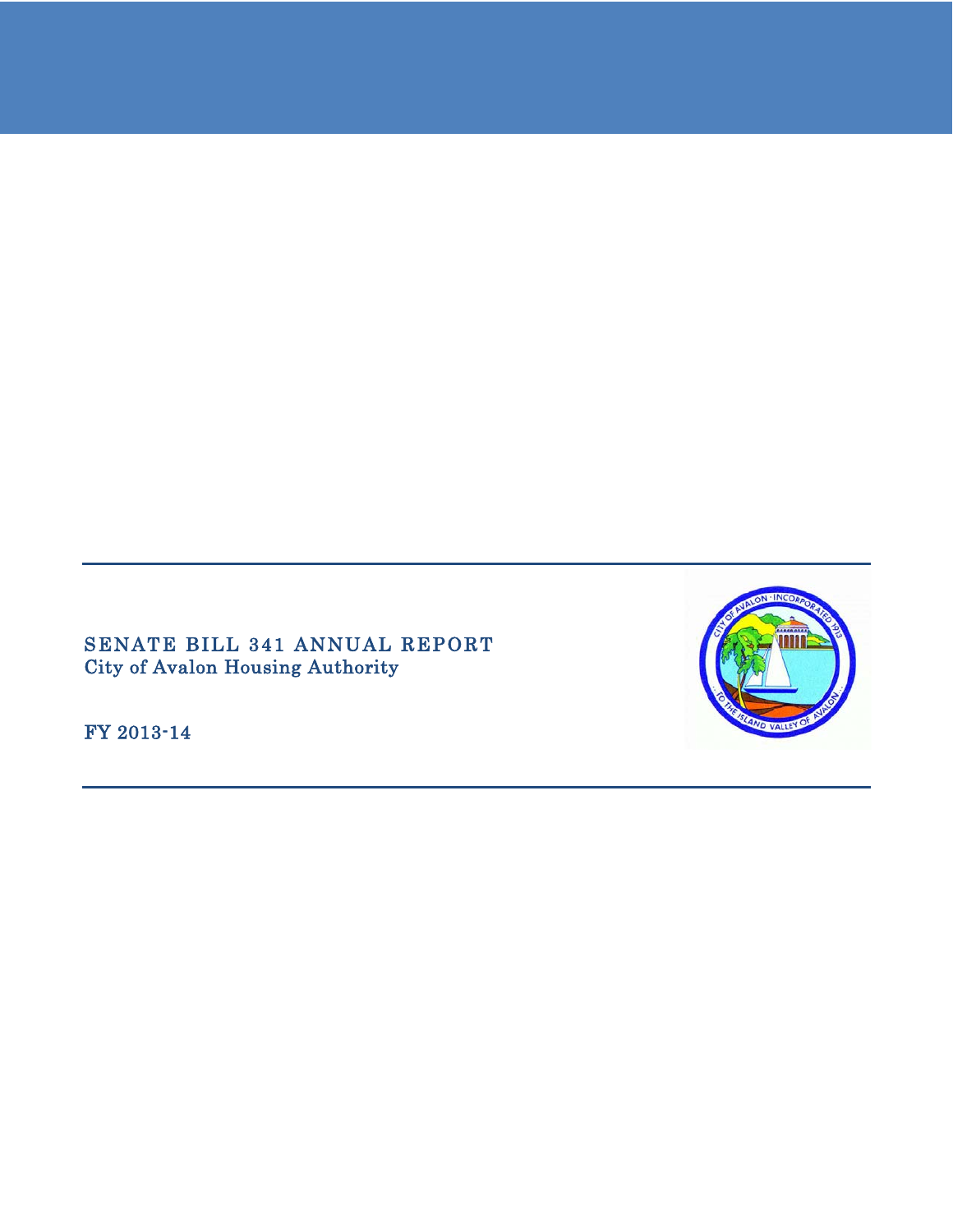# TABLE OF CONTENTS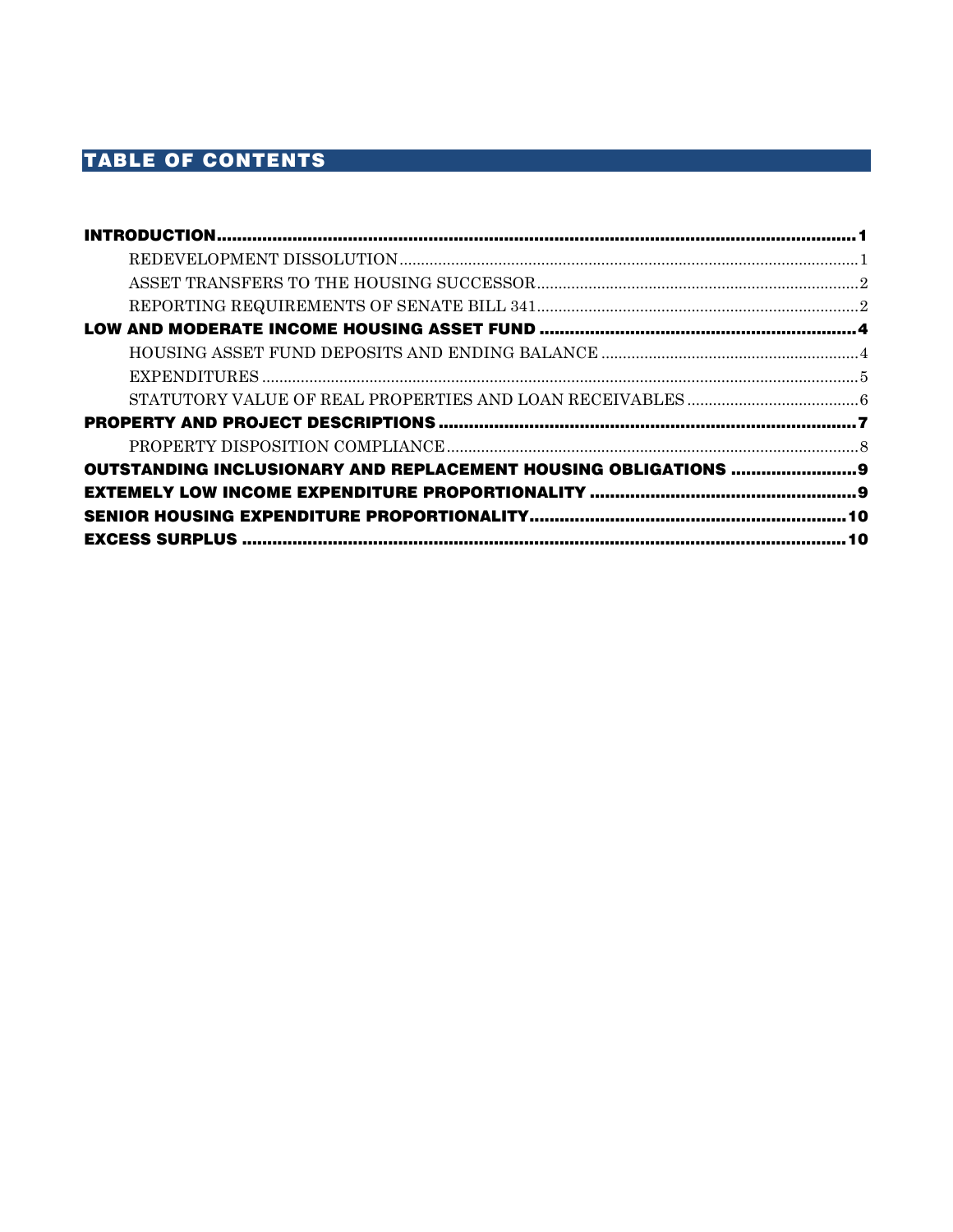# <span id="page-2-0"></span>INTRODUCTION

### <span id="page-2-1"></span>REDEVELOPMENT DISSOLUTION

As a result of Assembly Bill x1 26 ("ABx1 26"), all redevelopment agencies in the state were dissolved on February 1, 2012. This dramatic change to property tax finance has resulted in the complete elimination of the major source of local, publicly generated dollars earmarked for affordable housing. Thus housing authorities have been left in a challenging position – the need for them is greater than ever, but a key funding source has been eliminated.

The City Council of the City of Avalon ("City Council") adopted a resolution establishing the Avalon Housing Authority on or about February 2, 1983. The City Council further affirmed the need for the Housing Authority and reauthorized its powers by adopting Resolution No. 12-02 on January 30, 2012.

<span id="page-2-2"></span>The Housing Authority experienced an increase in activity in 2012 when it inherited the housing assets and functions of the former Avalon Community Improvement Agency ("ACIA"). The ACIA dissolved on February 1, 2012 pursuant to the Dissolution Act enacted by Assembly Bills 26 and 1484 (Parts 1.8 and 1.85 of the Health and Safety Code or "H&SC"). The City Council elected not to retain the housing assets and functions of the former ACIA, and designated the Avalon Housing Authority as the Housing Successor entity. The Housing Authority thereby inherited all rights, powers, assets, liabilities, duties, and obligations associated with the housing activities of the former ACIA, excluding any amounts in the Low and Moderate Income Housing Fund. It is important to note that although the Housing Authority inherited the ACIA's assets and functions, it does not have an ongoing financing mechanism to maintain them like the ACIA. The former ACIA primarily funded projects with Low and Moderate Income Housing Funds generated by redevelopment tax increment; this tool was abolished with the dissolution of redevelopment. All former ACIA housing assets and liabilities were transferred to Housing Authority through the Housing Asset Transfer Form and approved by the Department of Finance ("DOF") in August 2012 and updated in September 2014 at DOF's direction.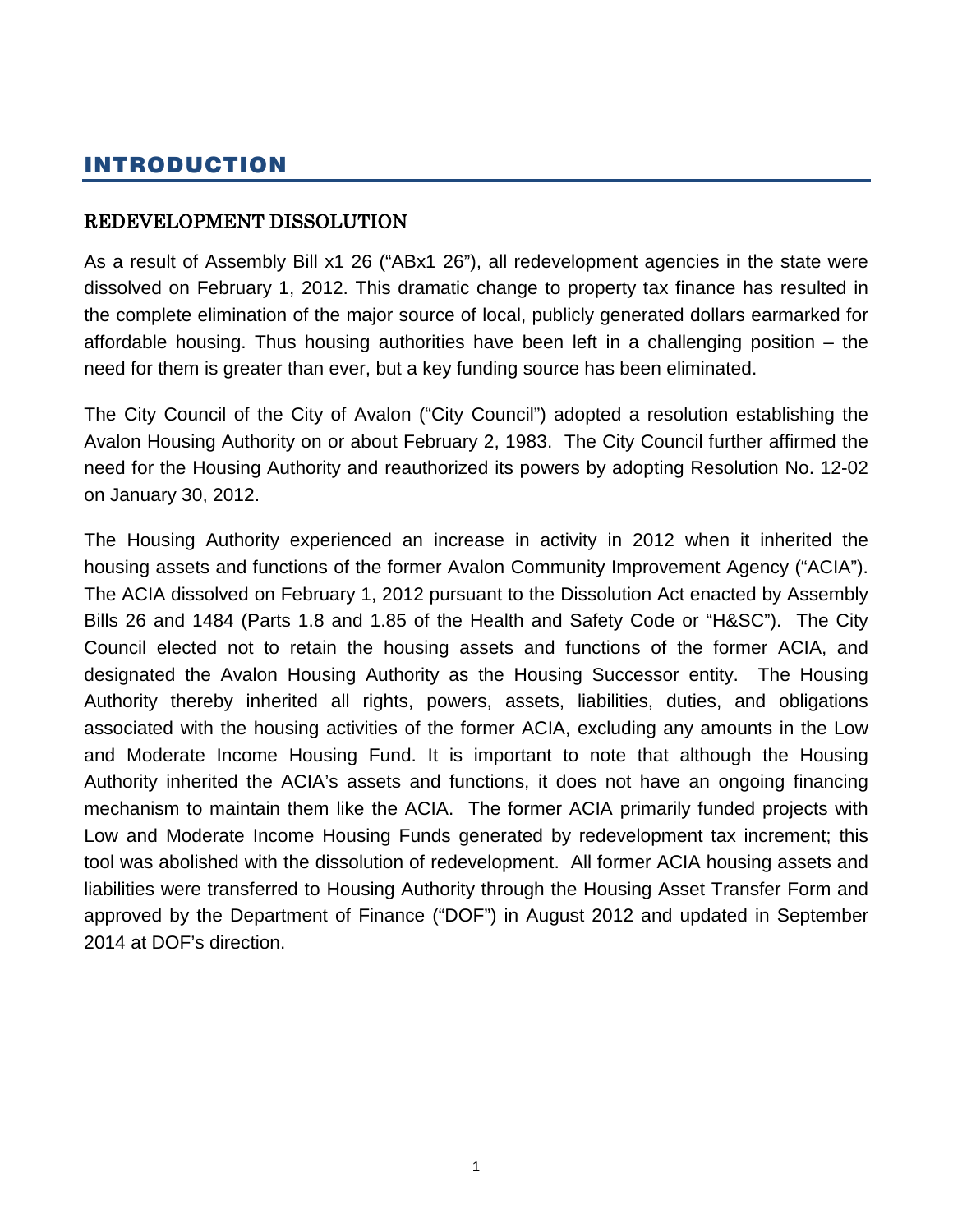# ASSET TRANSFERS TO THE HOUSING SUCCESSOR

According to H&SC Section 34176(e), housing assets may include the following.

- Real property
- Restrictions on the use of property
- Personal property in a residence
- Housing-related files
- Office supplies and software programs acquired for low-and moderate-income purposes
- Funds encumbered by an enforceable obligation
- Loan or grand receivable funded from the former LMIHF
- Funds derived from rents or operation of properties acquired for low-and moderateincome housing purposes
- Rents or payments from housing tenants or operators of low-and moderate-income housing
- Repayment of Supplemental Educational Revenue Augmentation Fund loans

The vast majority of what transferred to the Housing Authority as the Housing Successor was real properties and affordable housing covenants.

# <span id="page-3-0"></span>REPORTING REQUIREMENTS OF SENATE BILL 341

On January 1, 2014, Senate Bill 341 ("SB 341") became effective and amended certain sections of the H&SC that pertain largely to the entities that accepted the housing assets and liabilities of former redevelopment agencies. AB 341 clarified that all former redevelopment agency housing assets, regardless of their originating redevelopment agency, must be maintained in a separate fund, known as the Low and Moderate Income Housing Asset Fund ("Housing Asset Fund"). In accordance with H&SC Section 34176.1(f), the following data must now be reported annually for the Housing Asset Fund. Please note, while annual reporting is required, compliance periods may be longer, as described below. Not all items are applicable to all housing successors.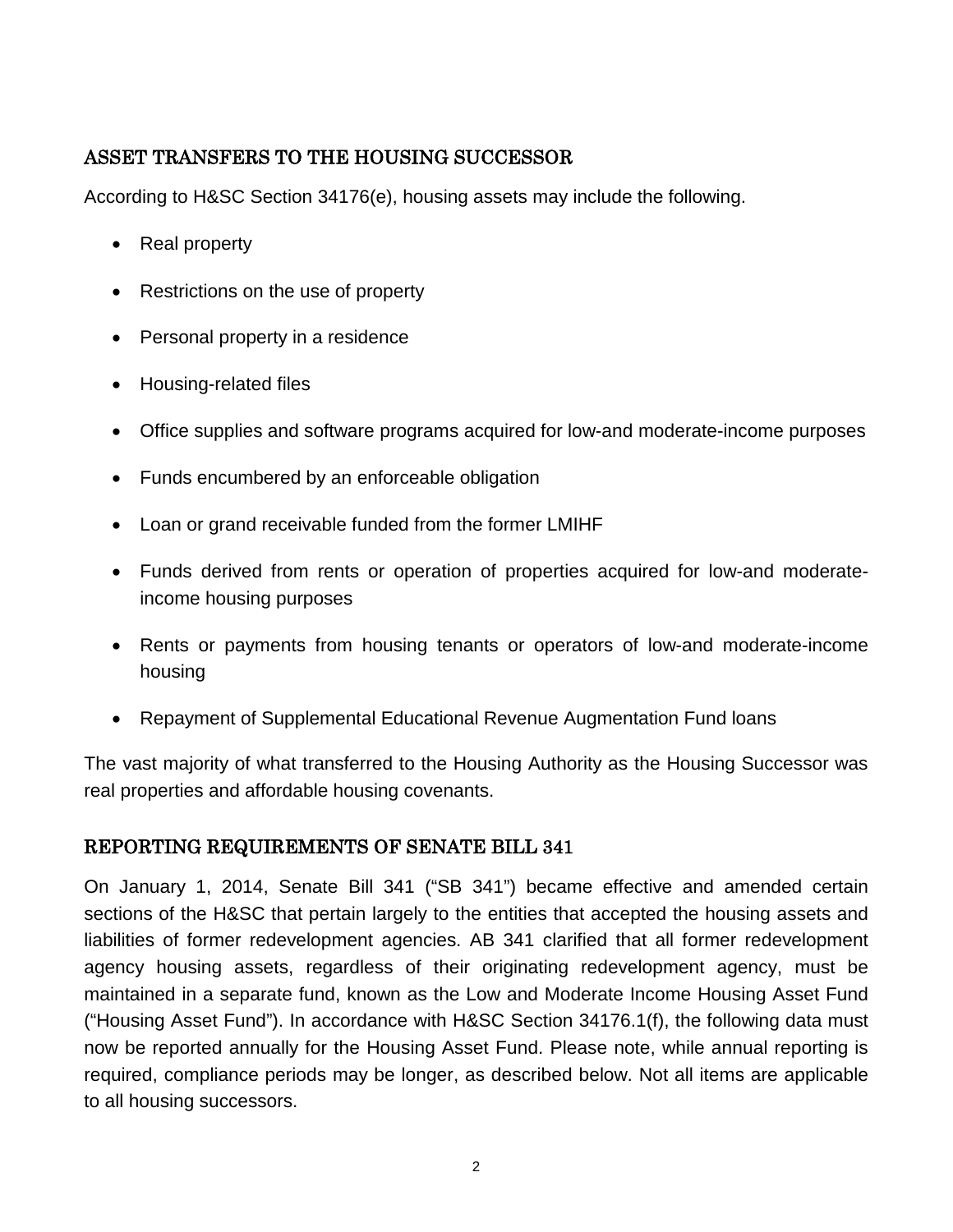- 1. Total amount deposited in the Housing Asset Fund for the Fiscal Year.
- 2. Statement of balance at the close of the Fiscal Year.
- 3. Description of expenditures for Fiscal Year broken out as follows:
	- a. Rapid rehousing for homelessness prevention (maximum of \$250,000 per year)
	- b. Administrative expenses (greater of \$200,000 or 2 percent of "portfolio")
	- c. Monitoring expenses (included as an administrative expense)
	- d. All other expenditures must be reported as spent for each income group (extremely low-, very low-, and low income)
- 4. Other "Portfolio" balances
	- a. Statutory value of any real property either transferred from the former ACIA or purchased by the Housing Asset Fund. Note that the Housing Successor may only hold property for five years.
	- b. Value of loans and grants receivable.
- 5. Descriptions of any transfers to another housing successor for a joint project.
- 6. Description of any project still funded through the Recognized Obligation Payment Schedule ("ROPS").
- 7. Update on property disposition for any property owned more than 5 years or plans for property owned less than 5 years.
- 8. Description of any outstanding production obligations of the former redevelopment agency that are inherited by the Housing Successor.
- 9. Compliance with proportionality requirements (income group targets). Compliance must be upheld on a five year cycle.
- 10.Percentage of deed-restricted rental housing restricted to seniors and assisted by the entity assuming housing functions, the former ACIA, or the County within the past 10 years compared to the total number of units assisted by any of those three agencies.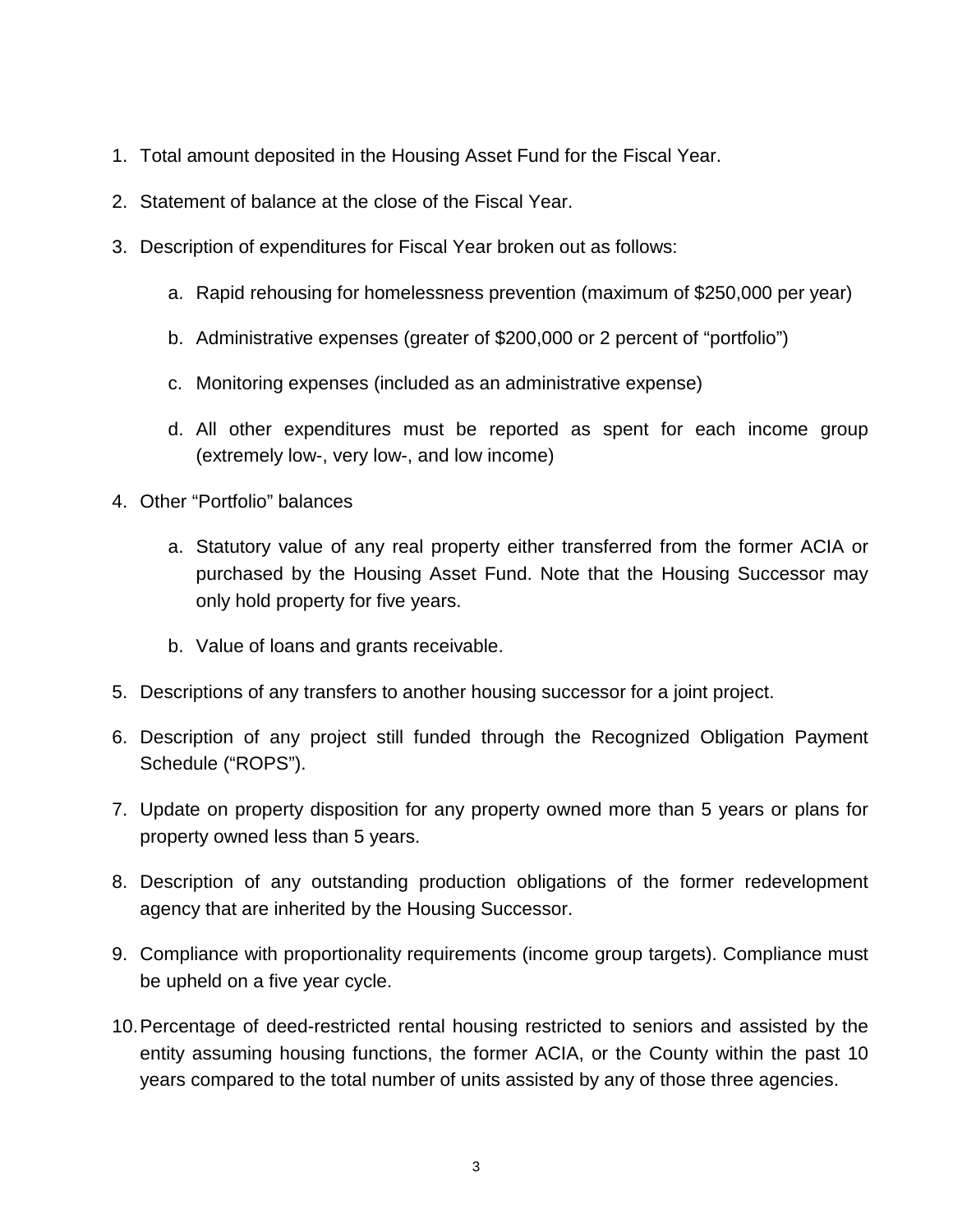11.Amount of excess surplus, and if any, the plan for eliminating it.

# <span id="page-5-0"></span>LOW AND MODERATE INCOME HOUSING ASSET FUND

The Low and Moderate Income Housing Asset Fund replaces the former ACIA's Low and Moderate Income Housing Fund. The Housing Asset Fund includes all of the assets that were transferred from the ACIA to the Housing Authority via the Housing Asset Transfer Form which included:

- 1. Real properties,
- 2. Affordable housing covenants,
- 3. Loan receivables,
- 4. Income from ground leases and rental properties, and
- 5. Supplemental Educational Revenue Augmentation Fund Loan.

### <span id="page-5-1"></span>HOUSING ASSET FUND DEPOSITS AND ENDING BALANCE

SB 341 requires that the Housing Authority annually report the amount of funds that were deposited into the Housing Asset Fund during the fiscal year. The Housing Authority deposited \$397,371 into the Housing Asset Fund during fiscal year 2013-14. The source of the deposits was from rental income generated at 206 East Whittley Avenue and two property sales. There were no deposits into the Housing Asset Fund related to the Recognized Obligation Payment Schedule.

At the close of fiscal year 2013-14, the ending balance in the Housing Asset Fund was. \$5,286,142.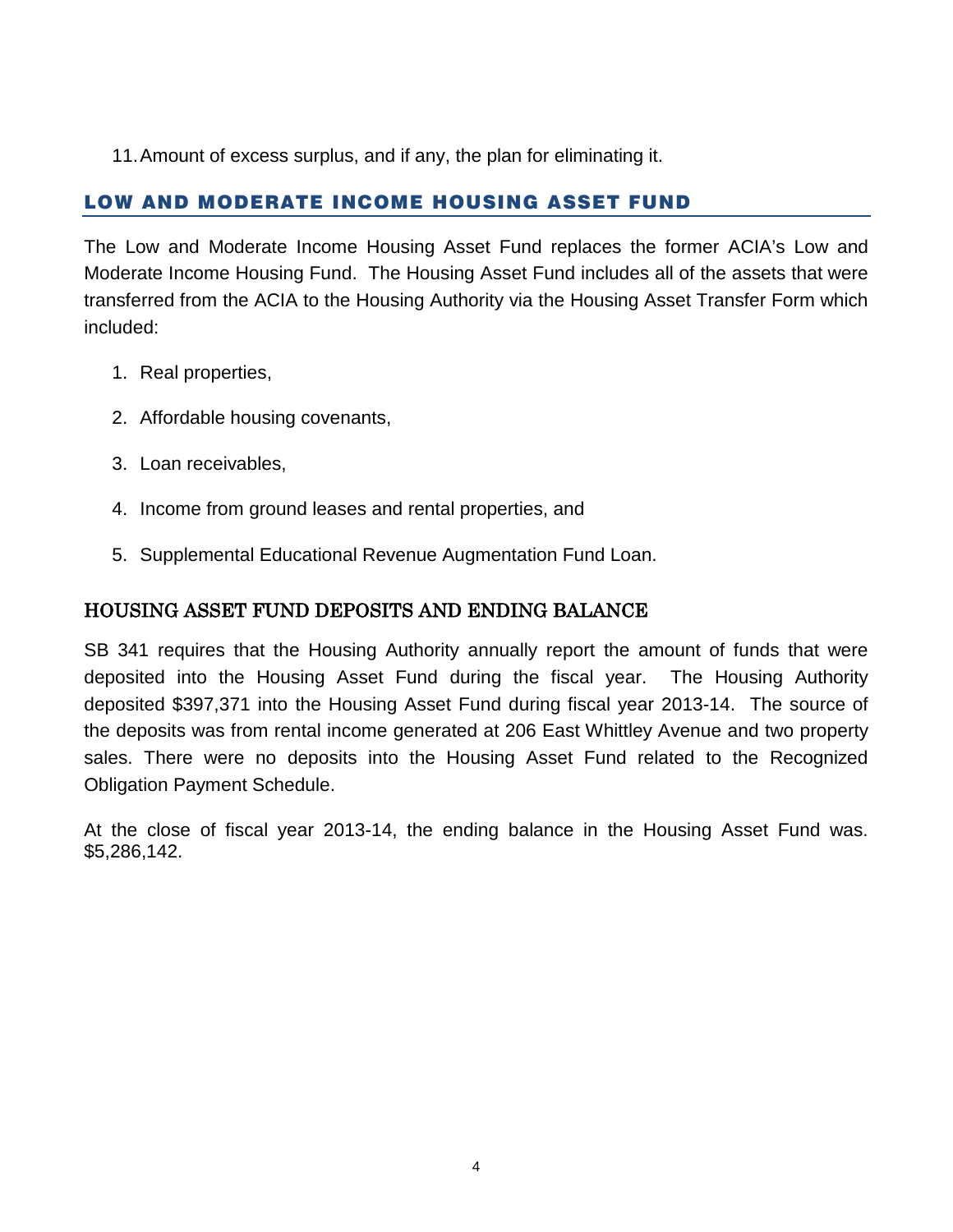| Fiscal Year 2013-14 Housing Asset Fund Ending Balance |        | Table 1   |
|-------------------------------------------------------|--------|-----------|
| <b>Avalon Housing Authority</b>                       |        |           |
| <b>Balance Type</b>                                   | Amount |           |
| Cash                                                  | \$     | 380,729   |
| Due From                                              |        | 44,882    |
| Due To                                                |        | (67, 245) |
| <b>Accounts Payable</b>                               |        | (23, 651) |
| <b>Land Held For Resale</b>                           |        | 3,951,426 |
| <b>SERAF Loan Advance</b>                             |        | 1,000,000 |
|                                                       | \$     | 5,286,142 |

### <span id="page-6-0"></span>EXPENDITURES

SB 341 provides the following guidelines for expenditures from the Housing Asset Fund:

- 1. Administrative costs, which include housing monitoring, are capped at \$200,000 or 2% of the Housing Asset Fund's "portfolio", whichever is greater. The portfolio includes cash, outstanding loans or other receivables, and the statutory value of any land owned.
- 2. A housing successor is authorized to spend up to \$250,000 per year on rapid rehousing solutions for homelessness prevention if the former ACIA did not have any outstanding housing production requirements. The former ACIA had a surplus of affordable housing production units, and therefore the Housing Authority as Housing Successor is allowed to make this expenditure if it chooses and funding is available for such expenditures.
- 3. Remaining allowable expenditures must be spent to improve housing options affordable to households earning 80% or less of the area median income ("AMI"). This means that no funding may be spent on moderate-income households, as was previously authorized by redevelopment law. Of the money expended, a minimum of 30% must go towards households earning 30% or less of the AMI, and a maximum of 20% may go towards households earning between 60% and 80% of the AMI.

Note that housing successors must report expenditures by category each year, but compliance is measured every five years. For example, a housing successor could spend all of its funds in a single year on households earning between 60% and 80% AMI, as long as it was 20% or less of the total expenditures during the five-year compliance period. The first five-year compliance period will be evaluated at the end of Fiscal Year 2018-19.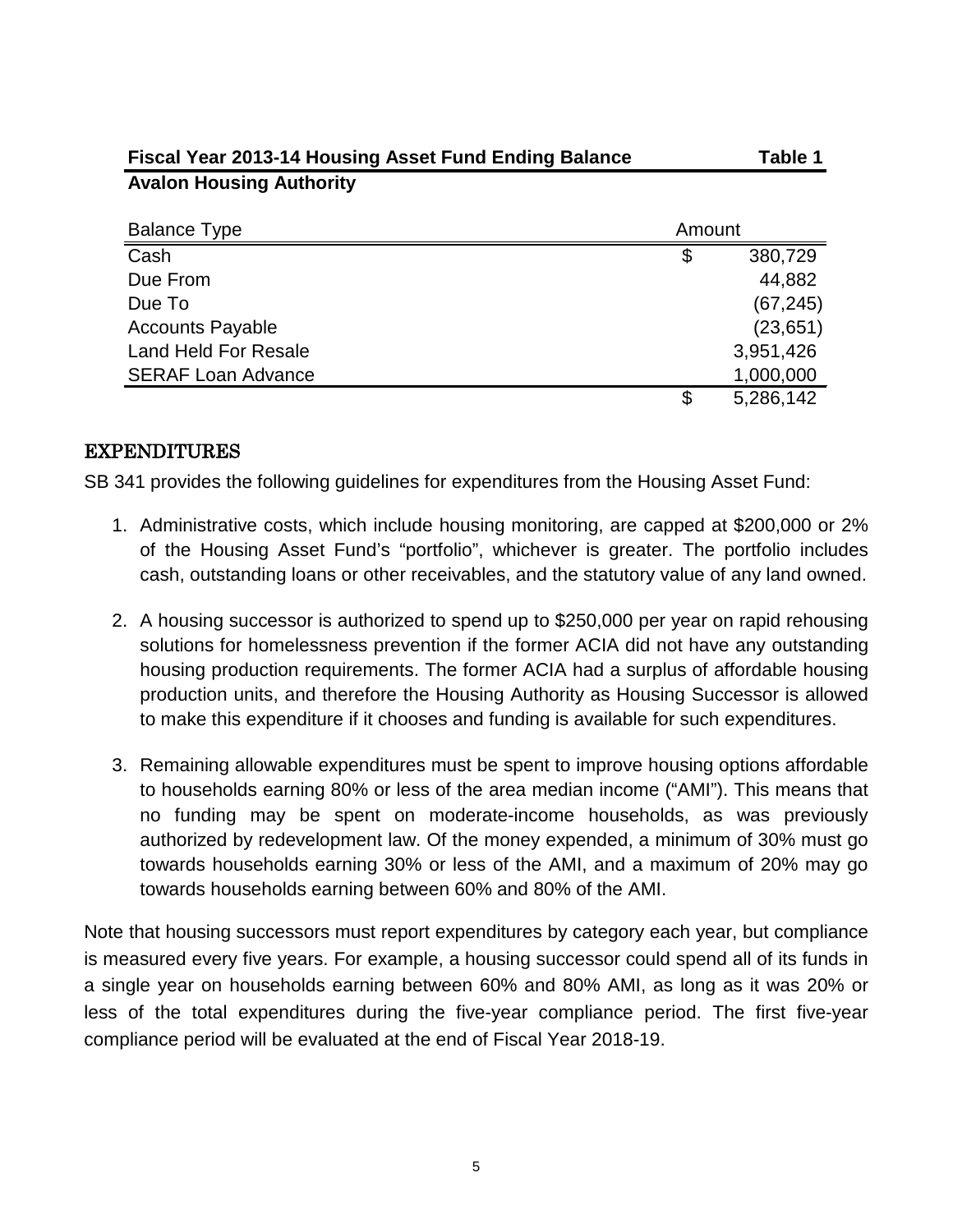#### **Fiscal Year 2013-14 Housing Asset Fund Expenditures Table 2**

#### **Avalon Housing Authority**

|                     | Admin/     | Rapid | Ext. Low                                                        |     | Other   Ext. Low | <b>Very Low</b> | Low |
|---------------------|------------|-------|-----------------------------------------------------------------|-----|------------------|-----------------|-----|
| <b>Expenditure</b>  | Monitorina |       | Rehousing   Rental Units Units   <30% AMI 30-60% AMI 60-80% AMI |     |                  |                 |     |
| Administration      | \$53,282   | \$0   | \$0                                                             | \$0 | \$0              | \$0             | \$0 |
| <b>Annual Total</b> | \$53,282   | \$0   | \$0                                                             | \$0 | \$0              | \$0             | \$0 |

#### **Compliance Period Expenditures (2013-14 through 2018-19)**

| <b>Total Expenditures</b> | \$53.282          | \$0       | \$С  | \$0       | \$0     | \$0 | \$0  |
|---------------------------|-------------------|-----------|------|-----------|---------|-----|------|
| SB 341<br>Limitation      | \$200,000         | \$250,000 | >30% | <70%      | $>30\%$ | N/A | ا20% |
| <b>Compliant (Yes/No)</b> | $V_{\mathsf{ES}}$ | Yes       | Yes  | $V_{est}$ | Yes     | N/A | Yes  |

### <span id="page-7-0"></span>STATUTORY VALUE OF REAL PROPERTIES AND LOAN RECEIVABLES

The Housing Authority must report on the statutory value of real properties formerly owned by the ACIA and loans and/or grant receivables listed on the Housing Asset Transfer Form, shown in Table 3 on the following page.

The ACIA sold two properties in January 2014 that are not shown in Table 3. 206 Descanso Avenue & 320 Sumner Avenue were sold for \$176,000 and \$198,131, respectively.

The ACIA transferred two loan agreements issued as part of its First-Time Homebuyer Down Payment Assistance Program. One loan was issued to the owner of 336 Triana Lane in the amount of \$120,000. The second loan was issued to the owner of 338 Triana Lane for \$95,000. Both loans are forgivable, therefore they are not included as receivables in the Housing Asset Fund balance reported in Table 1.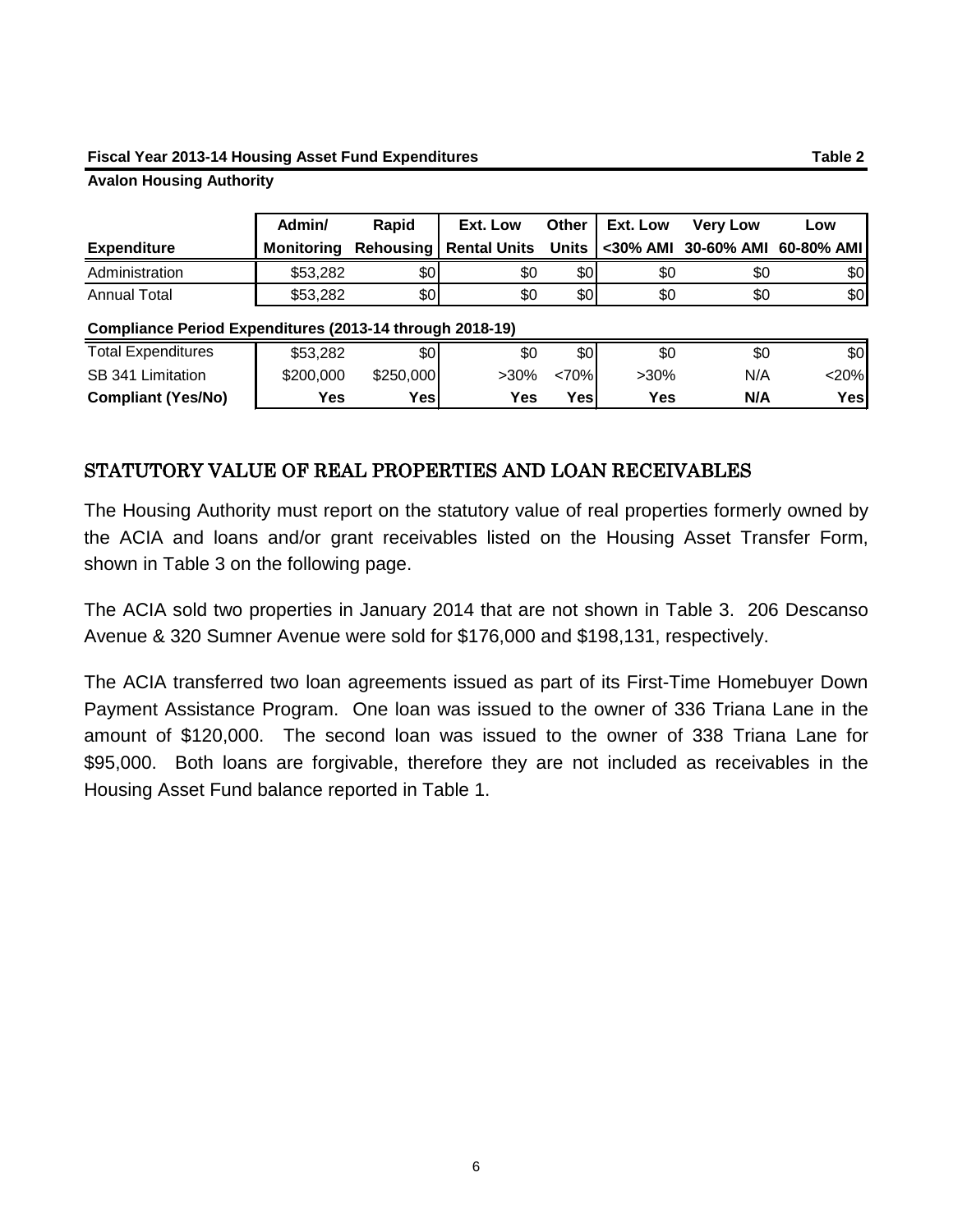| <b>Fiscal Year 2013-14 Real Properties and Receivables</b> | Table 3     |  |  |
|------------------------------------------------------------|-------------|--|--|
| <b>Avalon Housing Authority</b>                            |             |  |  |
| Asset                                                      | Amount      |  |  |
| <b>Real Properties</b>                                     |             |  |  |
| 309 Beacon Street                                          | \$862,511   |  |  |
| 313 Beacon Street                                          | \$236,315   |  |  |
| 238 Descanso Avenue <sup>1</sup>                           | \$150,000   |  |  |
| 311 Descanso Avenue <sup>1</sup>                           | \$150,000   |  |  |
| 206 East Whittley Avenue                                   | \$2,852,600 |  |  |
| Subtotal                                                   | \$4,251,426 |  |  |
| <b>Loan Receiveables</b>                                   |             |  |  |
| Homebuyer Downpayment Assistance Loans <sup>2</sup>        | \$215,000   |  |  |
| <b>SERAF Loan Advance</b>                                  | \$1,000,000 |  |  |
| Subtotal                                                   | \$1,215,000 |  |  |
| Total                                                      | \$5,466,426 |  |  |

<sup>1</sup> The Authority issued first-time homebuyer loans with these property owners and holds interest in the land underneath the homes as security in the event of default. The value of these properties are not included in the Housing Asset Fund balance in Table 1.

 $2$  These loan receivables are not included in the Housing Asset Fund balance in Table 1 because they are forgiveable loans.

# <span id="page-8-0"></span>PROPERTY AND PROJECT DESCRIPTIONS

The ACIA transferred seven real properties to the Housing Authority that were approved by DOF on the Housing Asset Transfer Form. The following is a description of each of the properties:

 309 & 313 Beacon Street: This 13-unit senior housing complex is affordable to very low income residents. Income restrictions are held in place by a Ground Lease and related Regulatory Agreement. The project was constructed in 2002 with a combination of USDA Section 515 funds, Low Income Housing Tax Credit ("LIHTC") financing, HOME funds, ACIA funds (for land purchase) and Federal Home Loan Bank funds. The affordability covenant runs for 55 years and expires in 2047. The ACIA transferred ownership of the land under the property to the Authority.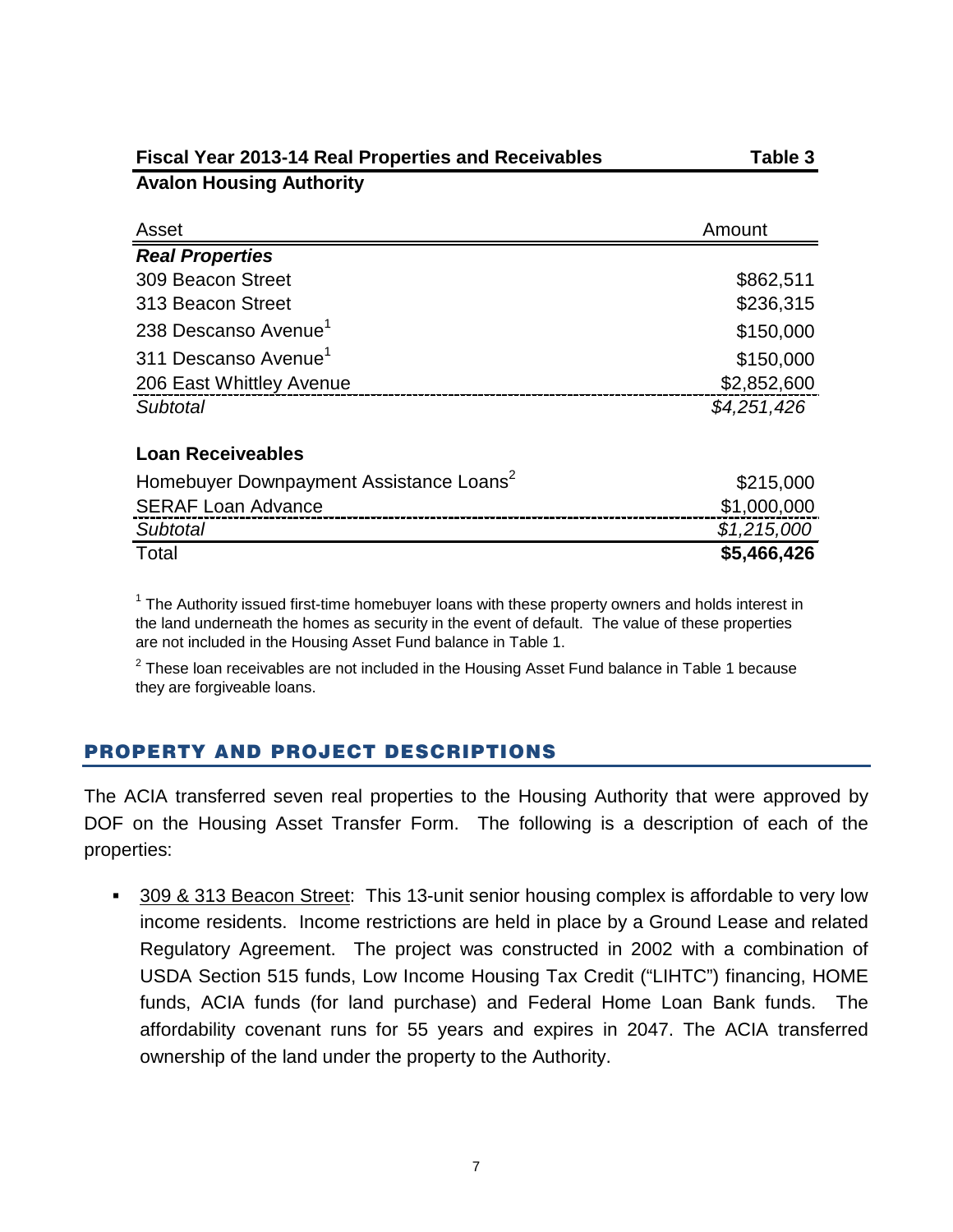- 206 Descanso Avenue & 320 Sumner Avenue: The Authority owned the land under these properties and maintained Ground Leases issued by the former ACIA to secure affordability covenants for low and moderate income residents. The covenants expired due to foreclosure and the Ground Leases were therefore terminated. The Authority sold the land under both properties in January 2014. The proceeds of the sale amounted to \$374,131 (\$176,000 and \$198,131 per property). The Authority will apply the sales proceeds to assist housing for low income persons.
- 206 E. Whittley Avenue: This property contains a five-unit apartment complex, of which two units are currently occupied. It is not income-restricted. The ACIA purchased the property in 2008 and had planned to build new affordable housing units, however was unable to pursue development due to the dissolution of redevelopment. The Authority will either develop or dispose of this property within five years as required by SB 341.
- 238 & 311 Descanso Avenue: These two single-family homes have 55-year restrictive covenants that expire in 2051. The ACIA owned the land under the homes regulated by Ground Leases, which were transferred to the Authority. They are both affordable to moderate income households that received assistance from ACIA through its First-Time Homebuyer Down Payment Assistance Program.

# <span id="page-9-0"></span>PROPERTY DISPOSITION COMPLIANCE

<span id="page-9-1"></span>H&SC Code Section 34176(e) requires that all real properties acquired by the ACIA prior to February 1, 2012 and transferred to the Housing Authority be developed pursuant to the requirements detailed in H&SC Section 33334.16. Thus, all property that falls within in these parameters must be developed for affordable housing purposes within 5 years from the date DOF approved the Housing Asset Transfer Form. Avalon's original Housing Asset Transfer Form was approved by DOF on August 30, 2012, however DOF later asked the Successor Agency to revise the form to make a correction. The revised Housing Asset Transfer Form was being reviewed by DOF when this report was prepared. The 5 year deadline will start when the revised Housing Asset Transfer Form is adopted. If the Housing Authority is unable to develop these properties within the 5 year period, the law does allow for a 5 year extension via adoption of a resolution. The only Housing Authority property subject to this provision is 206 E. Whittley Avenue.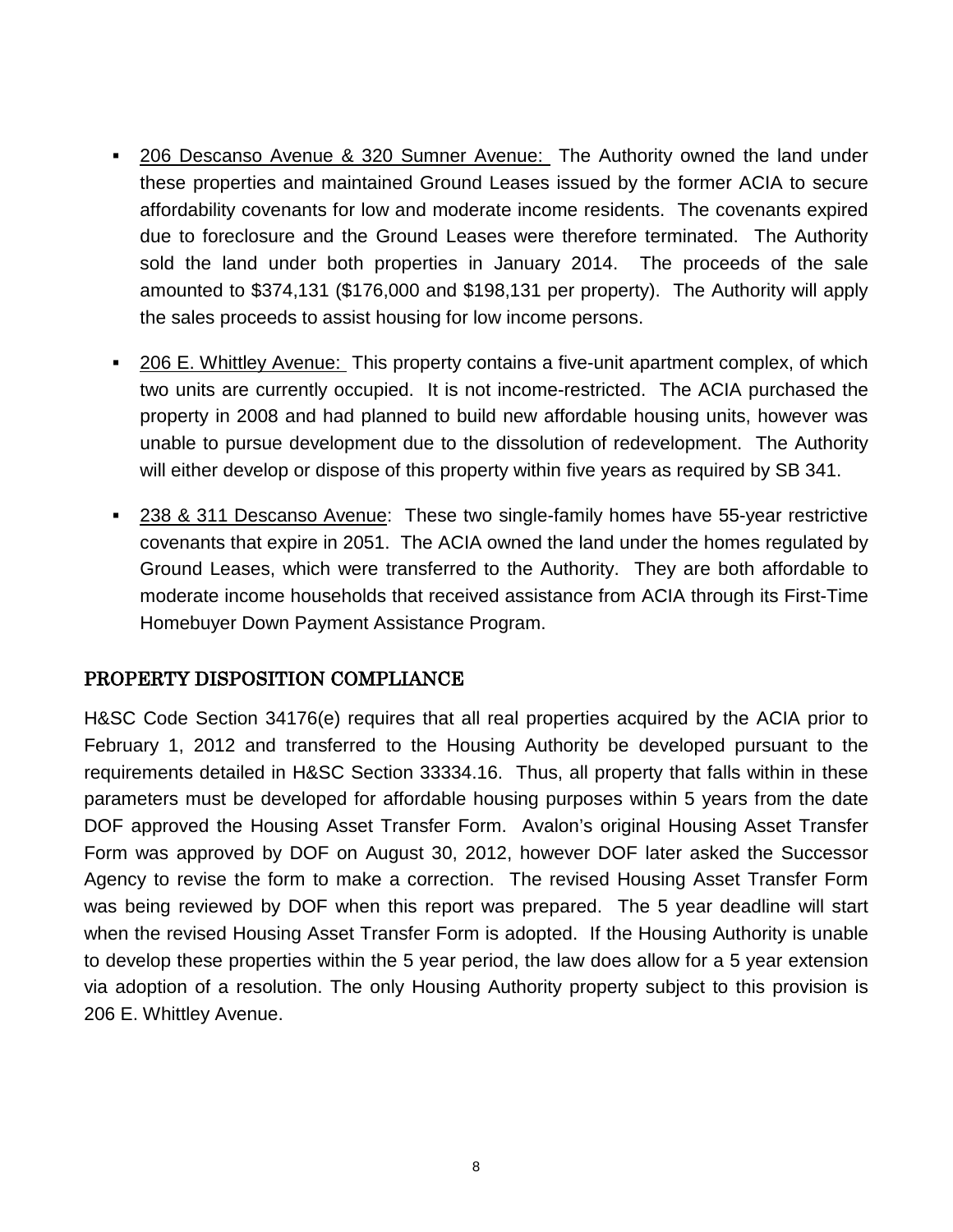### OUTSTANDING INCLUSIONARY AND REPLACEMENT HOUSING OBLIGATIONS

The former ACIA had a surplus of 52 affordable housing units as of February 1, 2012. There are no outstanding inclusionary or replacement housing obligations to be fulfilled by the Housing Authority.

### <span id="page-10-0"></span>EXTEMELY LOW INCOME EXPENDITURE PROPORTIONALITY

Expenditures from the Housing Asset Fund shall be limited to lower income households earning 80% or less of the AMI, with at least (not less than) 30% of expenditures for rental housing for households earning 30% or less of the AMI and not more than 20% of the expenditures for household earning between 60% and 80% of the AMI.



Failure to comply with the extremely low income requirement in any 5-year report will result in the Housing Authority having to ensure that 50% of remaining funds be spent on extremely low income rental units until in compliance. Exceeding the expenditure limit for households earning between 60% and 80% of the AMI in any 5-year reporting period will result in the Housing Authority not being to expend any funds on these income categories until in compliance.